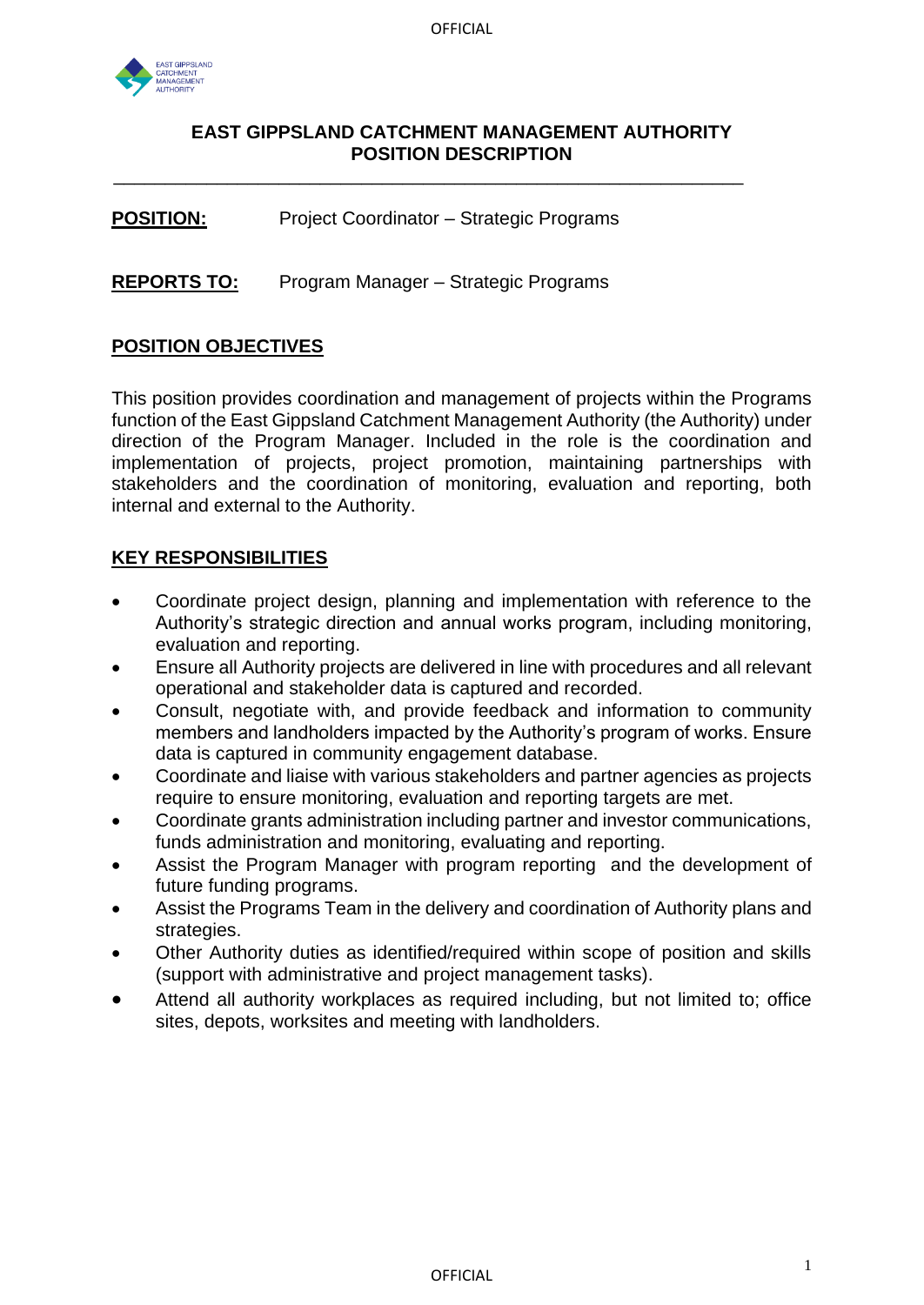

\_\_\_\_\_\_\_\_\_\_\_\_\_\_\_\_\_\_\_\_\_\_\_\_\_\_\_\_\_\_\_\_\_\_\_\_\_\_\_\_\_\_\_\_\_\_\_\_\_\_\_\_\_\_\_\_\_\_\_\_\_

## **SPECIALIST KNOWLEDGE AND SKILLS**

- Knowledge of the natural resources of East Gippsland and the role and operations of the Authority and related government agencies.
- An understanding of computer-based project management software, GPS and GIS data and its application.
- Proven ability to work within a multi-functional team, as well as an ability to work independently and autonomously.
- Ability to coordinate activities and achieve multiple objectives within time and budget constraints.
- Ability to engage with and influence regional partners to deliver project goals.
- Sound oral and written communication skills.

# **INTER-PERSONAL SKILLS**

• Ability to communicate effectively, both written and orally, and work collaboratively with a wide range of stakeholders including partner agencies, community groups, individuals, landowners, government agency employees and industry leaders.

### **QUALIFICATIONS AND EXPERIENCE**

- Experience (preferred) in providing services to achieve results in the areas of:
	- o Administration of program funding.
	- o Proven and demonstrated ability in developing and maintaining partnerships with multiple groups, individuals and agencies.
- Possession of an appropriate tertiary qualification (or equivalent experience) related to Natural Resources Management, or similar government agency management.
- Project management experience.
- Ability to work with landholders, community, contractors and partner agencies.
- Experience and the ability to work with project teams in planning and implementing service delivery.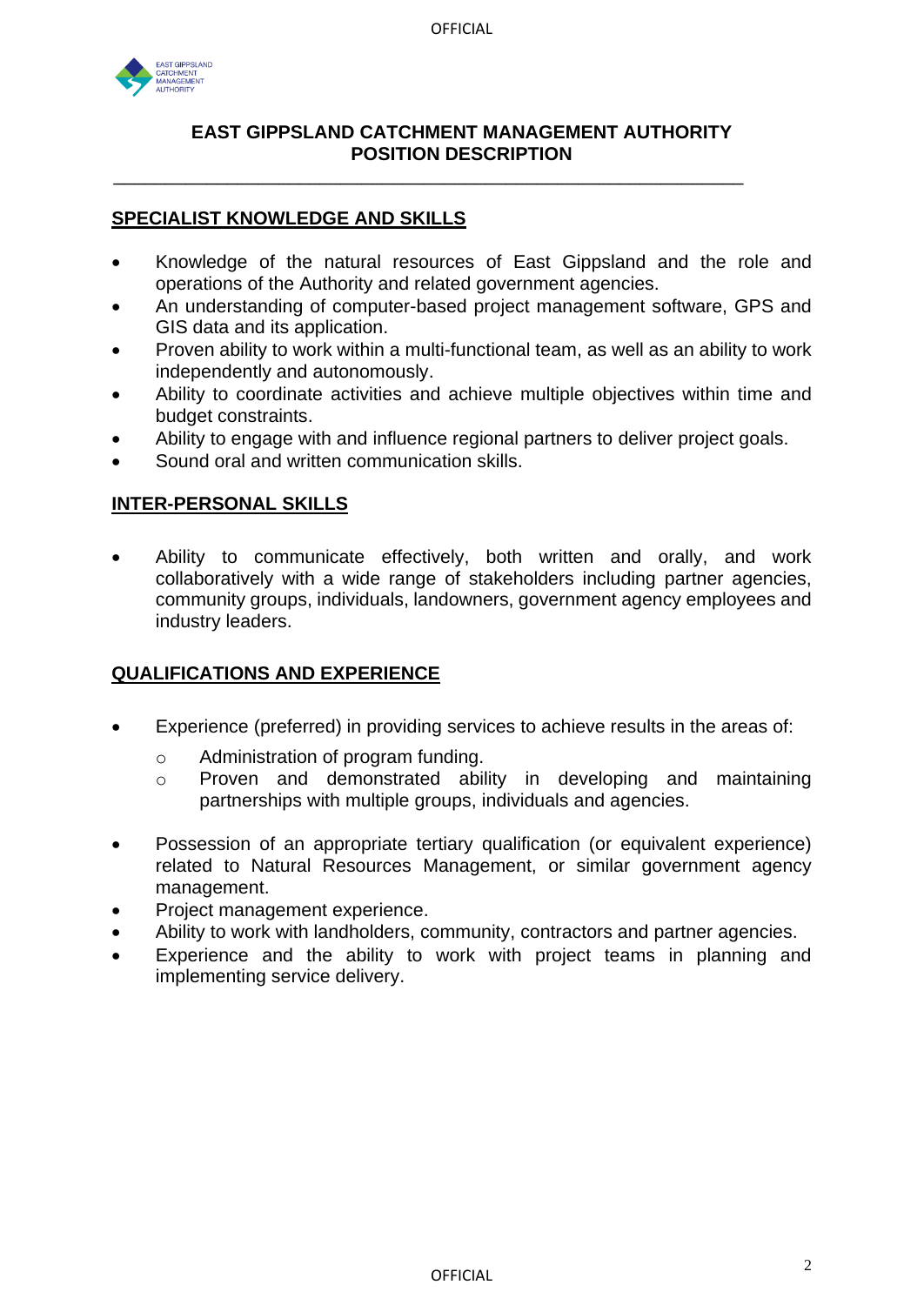

\_\_\_\_\_\_\_\_\_\_\_\_\_\_\_\_\_\_\_\_\_\_\_\_\_\_\_\_\_\_\_\_\_\_\_\_\_\_\_\_\_\_\_\_\_\_\_\_\_\_\_\_\_\_\_\_\_\_\_\_\_

## **JUDGEMENT AND DECISION MAKING**

- The position requires good decision-making and judgment skills to deliver required tasks and achieve outcomes under the supervision of the Program Manager.
- Competence in problem solving and generating solutions to ensure tasks and projects are delivered to the highest standard.

### **ORGANISATIONAL RELATIONSHIPS**

### **INTERNAL LIAISON**

All functions within the Authority.

## **EXTERNAL LIAISON**

- Members of the public
- Government Departments and Agencies
- Other Catchment Management Authorities
- Community Groups and members
- Agency Partners
- Local Government
- Non-Government organisations
- Private corporations/Industry
- **Service Authorities**
- Service providers engaged by the EGCMA
- Professional organisations.

#### **VALUES**

• The Authority adopts the values of the Victorian Public Sector Commission to guide our behaviours and decision making. All staff have an important role to play in upholding the values and culture of the organisation.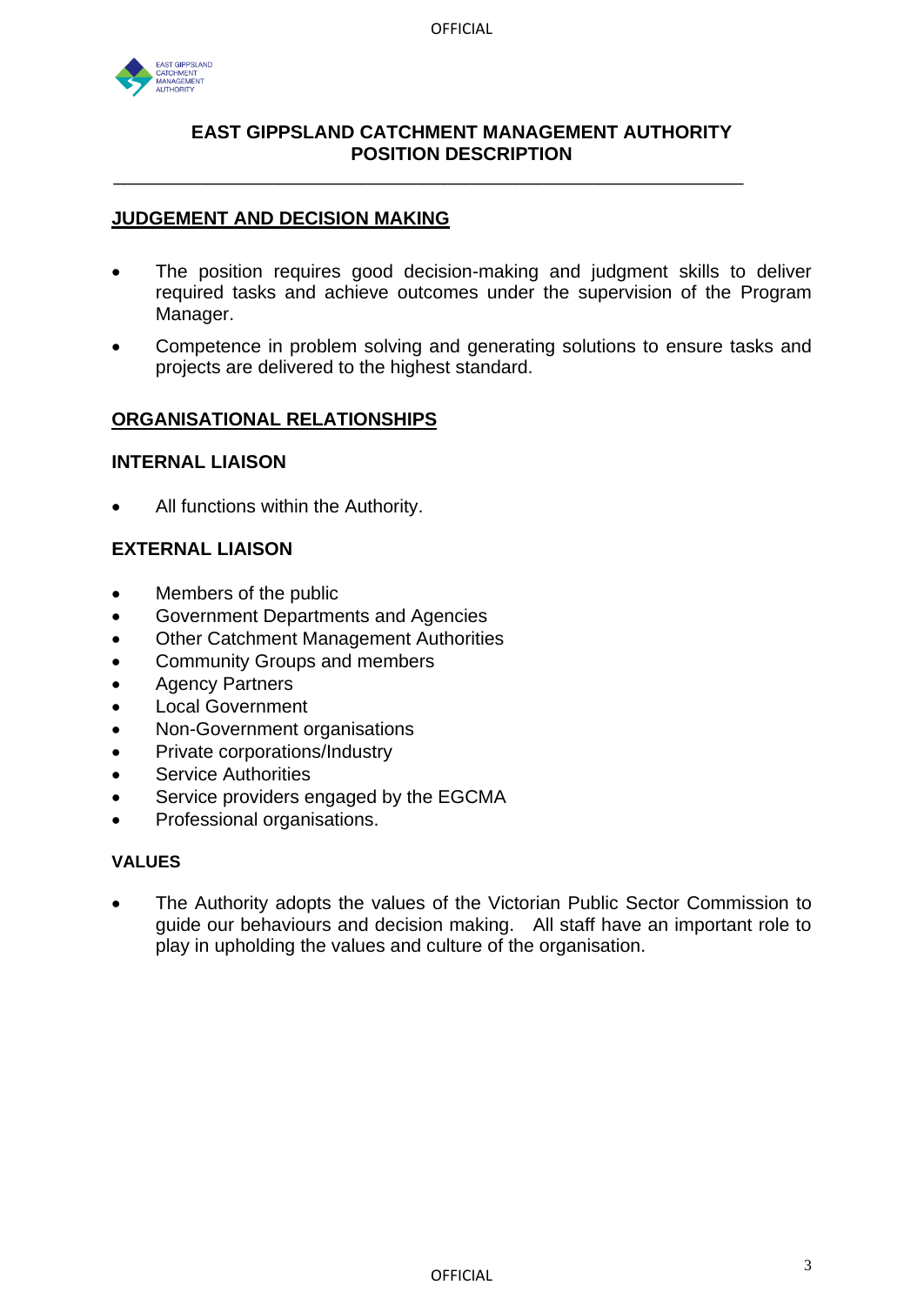

\_\_\_\_\_\_\_\_\_\_\_\_\_\_\_\_\_\_\_\_\_\_\_\_\_\_\_\_\_\_\_\_\_\_\_\_\_\_\_\_\_\_\_\_\_\_\_\_\_\_\_\_\_\_\_\_\_\_\_\_\_

# **ACCOUNTABILITY AND EXTENT OF AUTHORITY**

# **AREAS OF ACCOUNTABILITY**

#### **Staffing**

• Number of staff reporting directly: Nil.

## **SCALE OF OPERATIONS**

#### **Budget**

• Nil.

# **EXTENT OF AUTHORITY**

• Project delivery: As directed, assist in the delivery of tasks to achieve project and program outcomes.

#### Financial Delegation

As per the board approved financial delegations instrument.

# **KEY SELECTION CRITERIA**

- Qualification or relative experience in natural resource management.
- Experience in administering grants and incentives / or managing projects including monitoring, evaluation and reporting.
- Demonstrated ability to take initiative, provide support, and work as part of a team, or independently when required, to ensure tasks are completed and outcomes are achieved.
- Demonstrated experience and ability to communicate effectively, both written and orally, and work collaboratively with a wide range of stakeholders including community groups, individuals, landholders, contractors, government agency employees and industry leaders.
- Excellent word processing skills, and knowledge and experience of computer applications, including GIS and database management.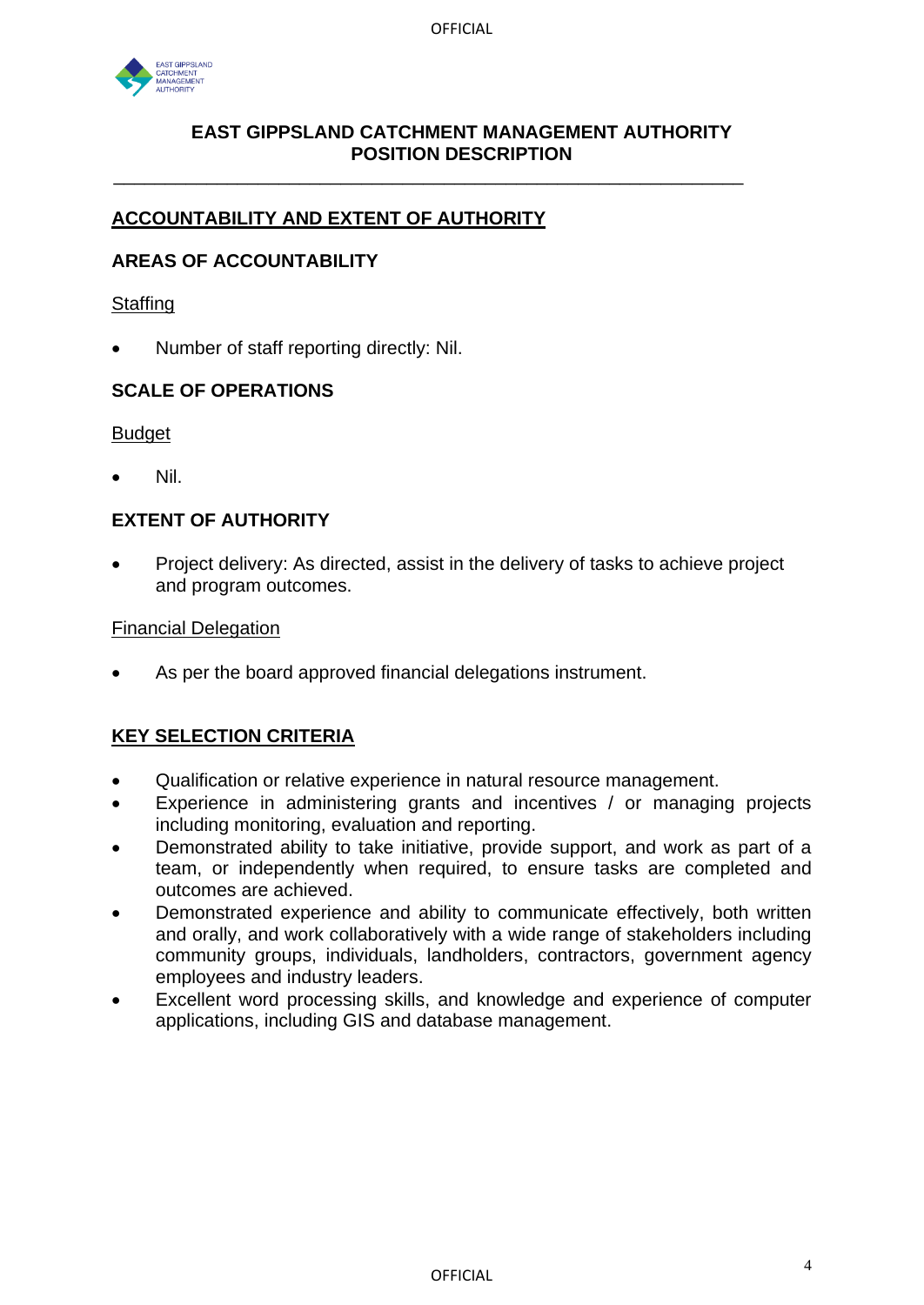

## **POSITION REQUIREMENTS**

You must hold and maintain a Victorian Driver's License.

A satisfactory National Police Check must be provided prior to date of commencement with the Authority.

A Pre-Employment Health Declaration must be completed prior to commencement with the Authority.

You must be willing and able to attend your designated workplace as and when required.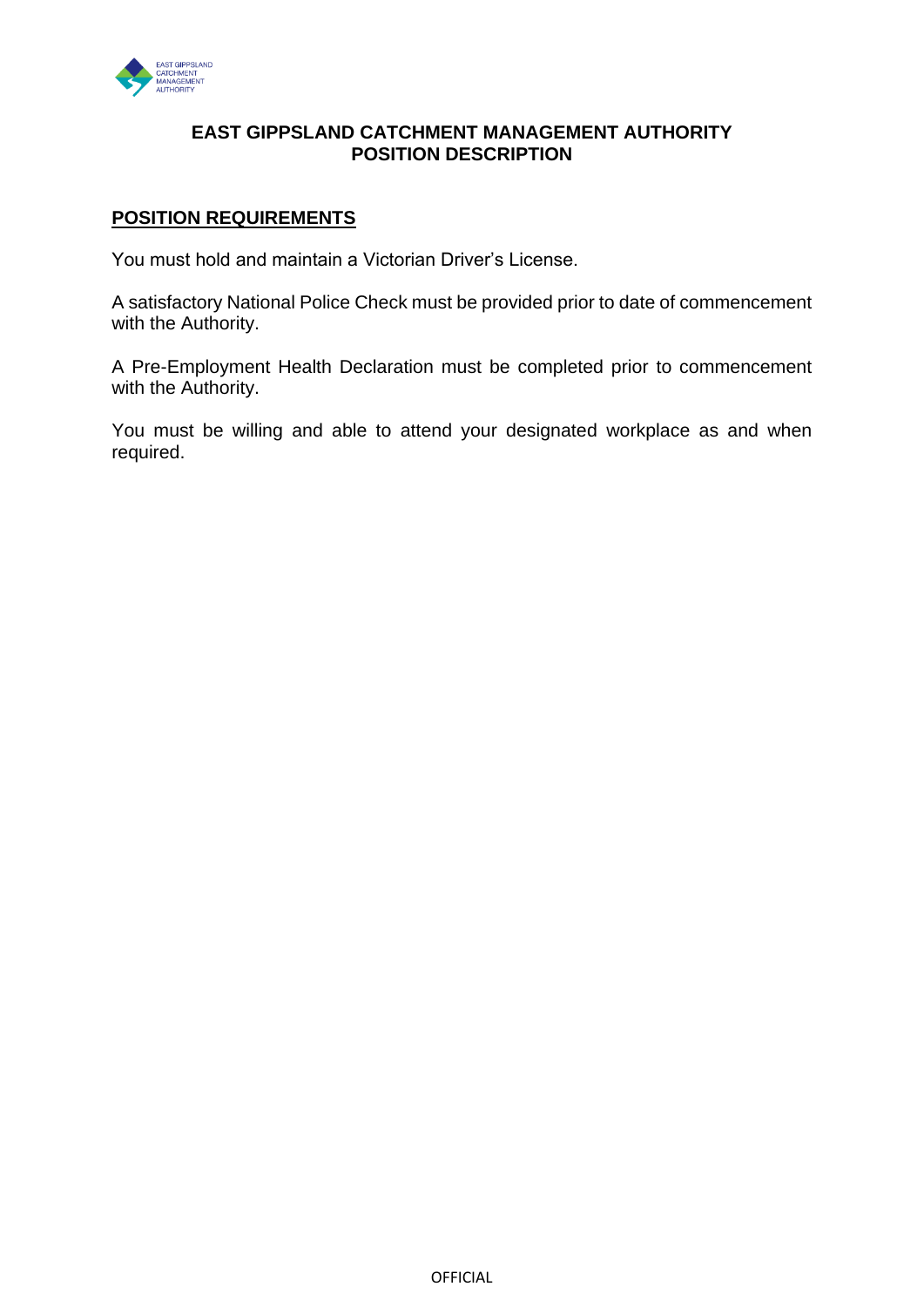

\_\_\_\_\_\_\_\_\_\_\_\_\_\_\_\_\_\_\_\_\_\_\_\_\_\_\_\_\_\_\_\_\_\_\_\_\_\_\_\_\_\_\_\_\_\_\_\_\_\_\_\_\_\_\_\_\_\_\_\_\_

## **OH&S RESPONSIBILITIES STATEMENT**

The East Gippsland Catchment Management Authority (the Authority) is committed to providing, so far as is reasonably practicable, a work environment that is safe and without risks to health for all employees, contractors and others who enter our work area. This commitment includes establishing and maintaining safe systems of work, safe plant and equipment together with appropriate training and competent supervision.

Occupational Health & Safety is an area where all persons at the Authority have a shared or joint responsibility, with the Chief Executive Officer accepting overall responsibility. Management, including supervisors will always regard health and safety as their highest priority and will not knowingly place employees, contractors or members of the general public at risk.

## **RESPONSIBILITIES**

Board

- Exercise due diligence to ensure the Authority is appropriately managing its safety responsibilities.
- Approval and annual review of the OHS Policy.
- Monitoring health and safety performance and the implementation of the OHS Policy.

### Chief Executive Officer

- Operational delivery of the OHS policy together with the maintenance of all relevant procedures.
- Operational delivery, management and annual review of the Safety Management System.
- To exercise due care and diligence to meet applicable legal requirements.
- Reporting to the Board on Occupational Health and Safety performance.
- Ensure appropriate people and budgetary resources are provided for the Authority to deliver on its health and safety obligations.
- Establish occupational health & safety responsibilities for employees, all levels of management and the occupational health and safety committee that will ensure the OH &S systems are effective.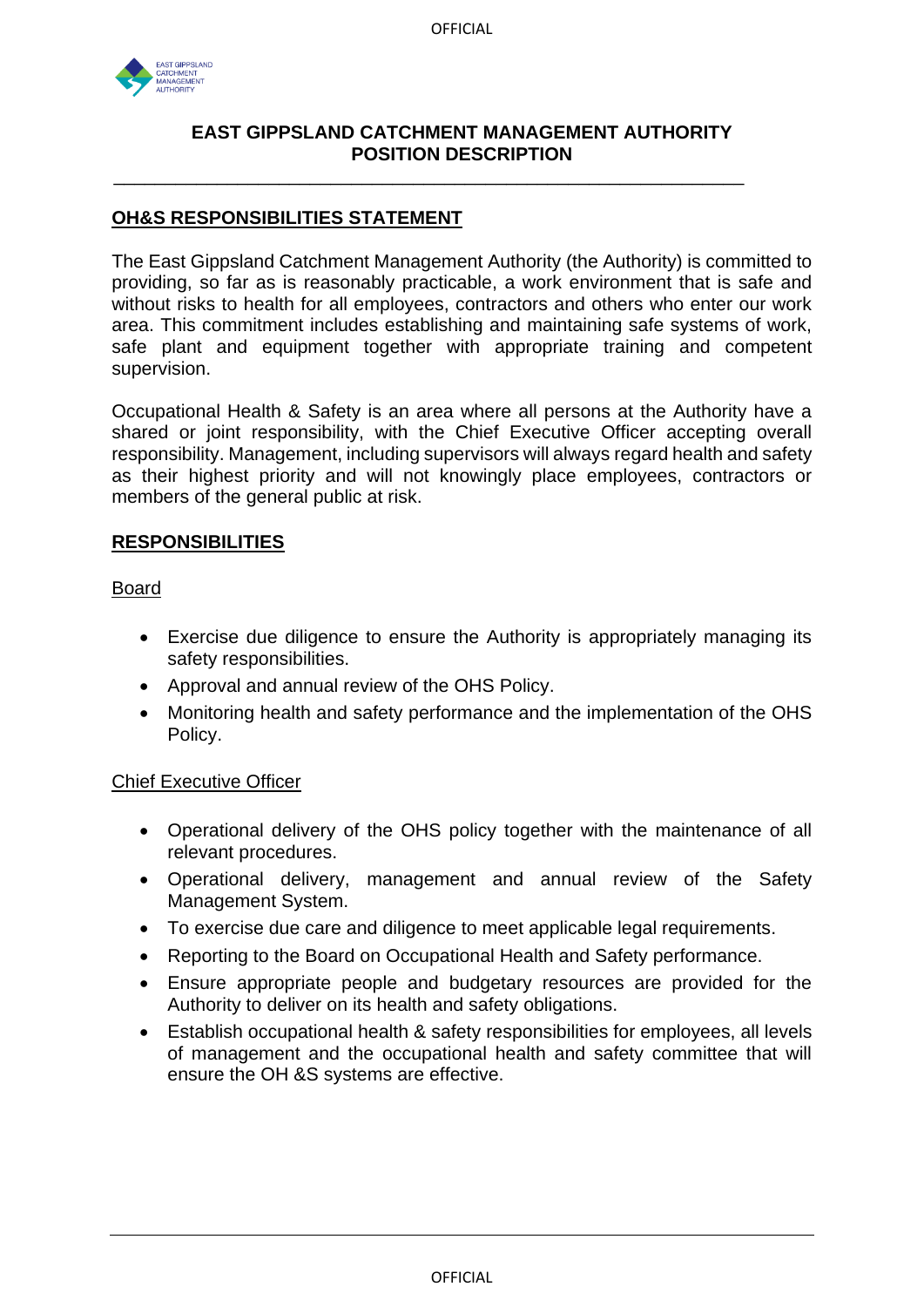

\_\_\_\_\_\_\_\_\_\_\_\_\_\_\_\_\_\_\_\_\_\_\_\_\_\_\_\_\_\_\_\_\_\_\_\_\_\_\_\_\_\_\_\_\_\_\_\_\_\_\_\_\_\_\_\_\_\_\_\_\_

#### **Managers**

- Demonstrate occupational health and safety leadership and ensure that their management decisions and actions are consistent with the intent of the occupational health & safety policy.
- Accept and communicate the occupational health and safety policy intent to all staff and ensure compliance.
- Review the Occupational Health &Safety Management system and relevant procedures annually.
- Identify all potential occupational health risks and establish a program of prevention, monitoring and employee awareness.
- Establish and implement effective induction and safe work skills training programs for all new employees and implement regular work skills retraining programs.
- Monitor and supervise employees under their management
- Conduct investigations and implement corrective actions for all workplace occurrences i.e. lost time injuries, plant, product and equipment damage, minor injuries and near miss occurrences.
- Ensure injured employees are rehabilitated and an early return to the workplace is achieved.
- Encourage employee participation in hazard inspections, reporting and corrective action processes.
- Ensure sufficient protective equipment and personal protective clothing is available and correctly used and maintained.
- Periodically audit the effectiveness of the occupational health and safety systems.

### Works Coordinators & Team Leaders

- Assist with the review of the Occupational Health & Safety Management system and relevant procedures.
- Conduct regular recorded risk assessments/audits and ensure suitable controls are implemented on the basis of established priorities.
- Communicate occupational health and safety performance and progress regularly to senior management.